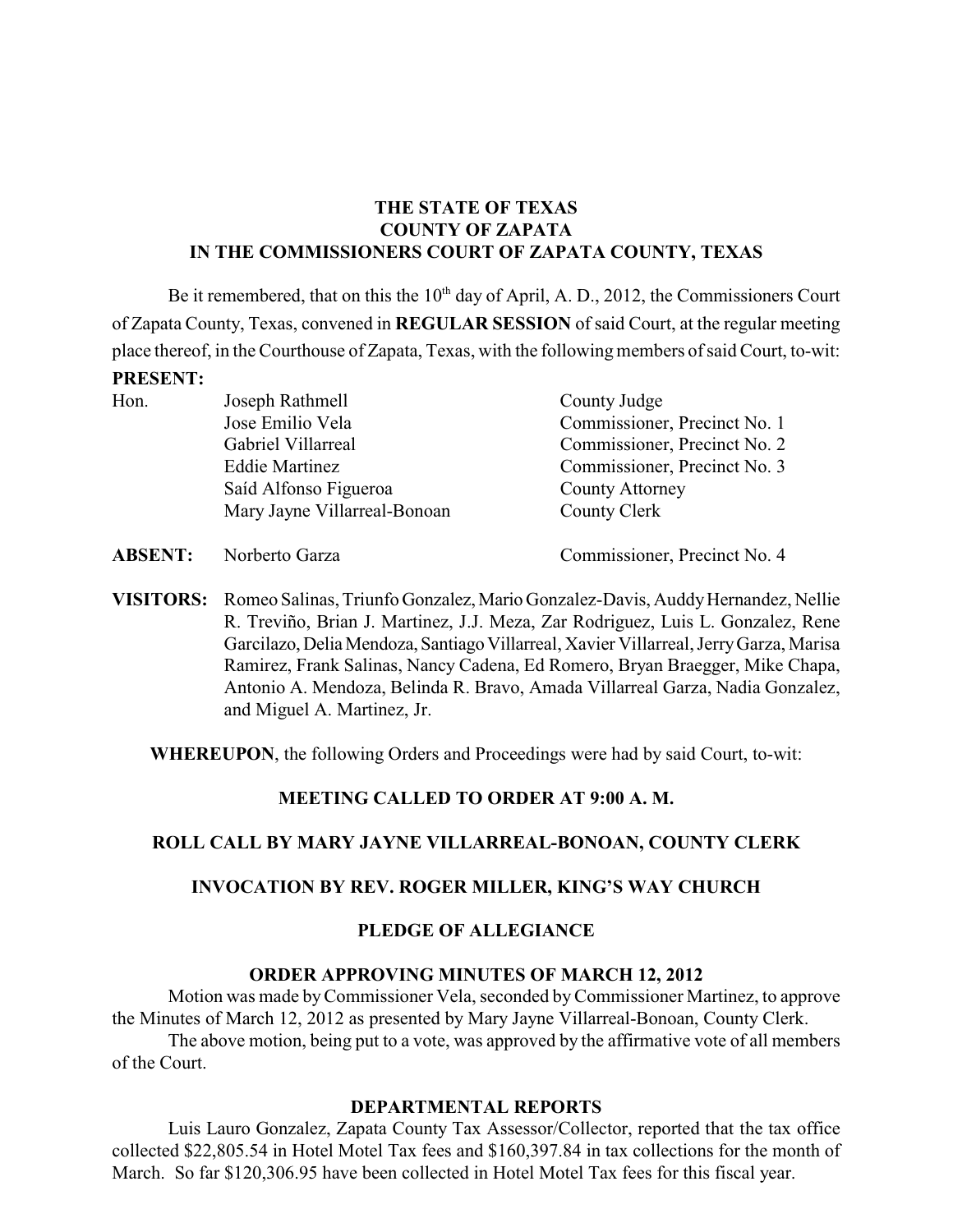#### **ORDER APPROVING INVOICES**

Motion was made by Commissioner Villarreal, seconded by Commissioner Martinez, to approve invoices as presented by Triunfo Gonzalez, County Auditor.

The above motion, being put to a vote, was approved by the affirmative vote of Commissioner Villarreal and Martinez, Commissioner Vela voted against. Motion carried.

#### **ORDER APPROVING TREASURER'S REPORT**

Motion was made by Commissioner Vela, seconded byCommissioner Villarreal, to approve Treasurer's Report as presented by Hon. Romeo Salinas, County Treasurer.

The above motion, being put to a vote, was approved by the affirmative vote of all members of the Court.

### **ORDER APPROVING MEMORANDUM OF UNDERSTANDING BETWEEN WEBB COUNTY AND ZAPATA COUNTY REGARDING FORMATION OF A REGIONAL HEALTHCARE PARTNERSHIP**

Motion was made byCommissioner Vela, seconded byCommissioner Martinez, to approve a Memorandum of Understanding between Webb County and Zapata County regarding the formation of a Regional Healthcare Partnership as requested by Mike Chapa, Indigent Program and Jerry Garza, Webb County Commissioner.

The above motion, being put to a vote, was approved by the affirmative vote of all members of the Court.

# **REPORT BY USDA WILDLIFE SERVICES ON NEWLY HIRED PREDATORY CONTROL OFFICER FOR ZAPATA COUNTY TO FILL VACANT POSITION**

Rick Sramek with USDA Wildlife Services reported that Alfonso Rivera is the newly hired Predatory Control Officer for Zapata County to fill vacant position as requested by Hon. Jose E. Vela, Commissioner Pct. 1 and Alfonso Rivera, Wildlife Damage Control.

#### **ZAPATA COUNTY MEDICAL CLINIC REPORT FOR MARCH**

Ed Romero reported 845 patient encounters in March. They are investing in electronic medical records. A CR reader for X-rays has been installed. There is also an ultra sound unit. There is currently an open position for an office manager.

### **ORDER APPROVING FUNDING FOR MAINTENANCE OF GUADALUPE AND LILIA MARTINEZ SWIMMING COMPLEX**

Motion was made by Commissioner Vela, seconded by Commissioner Martinez, to fun and additional \$10,000.00, out of the Royalty Fund, for maintenance of the Guadalupe & Lilia Martinez Swimming Complex as requested by Hon. Joseph Rathmell, County Judge and Zaragoza Rodriguez, Code Enforcement.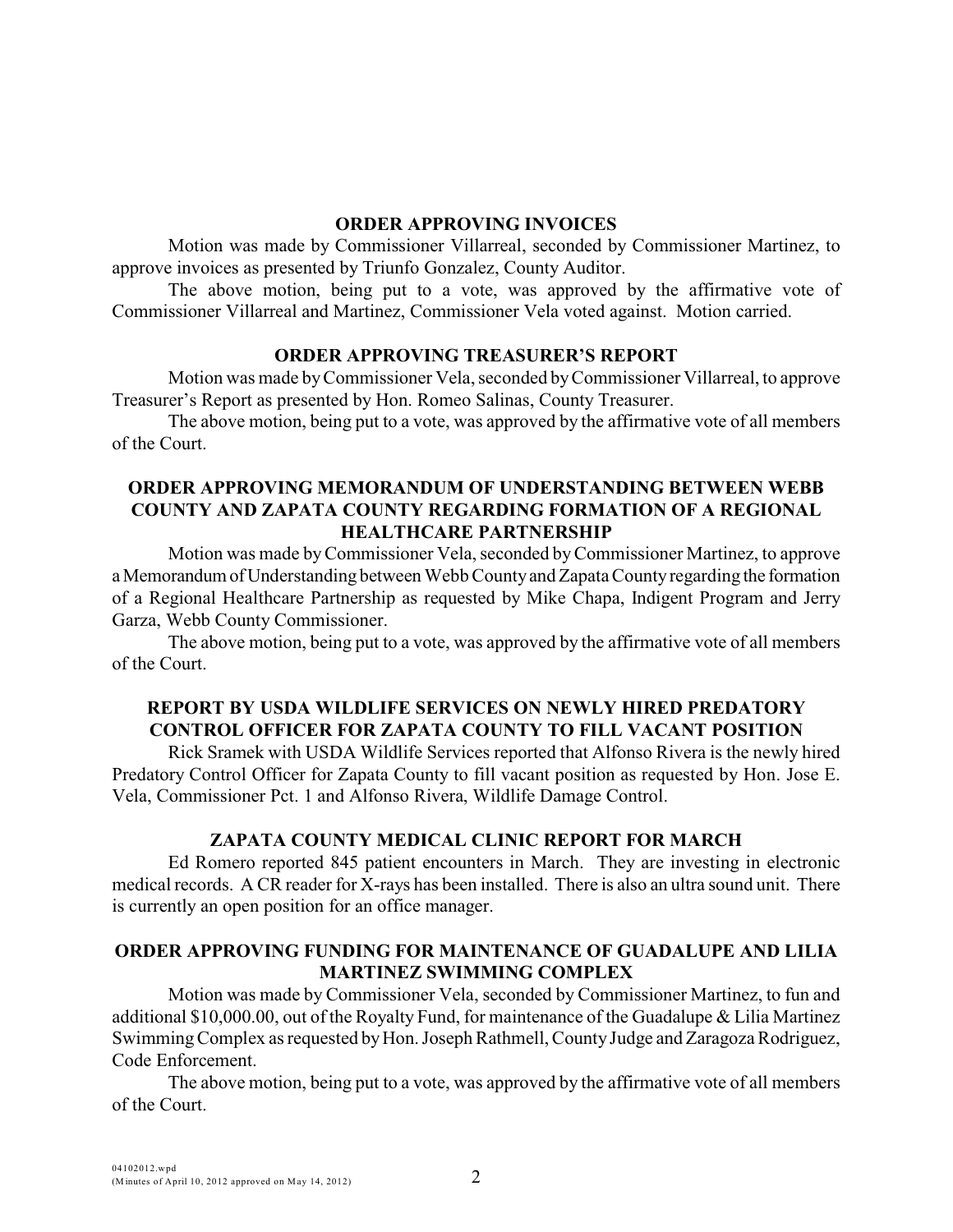### **ORDER APPROVING INITIATION OF PARTIAL ASPHALT PAVING AT ZAPATA COUNTY CEMETERY**

Motion was made by Commissioner Martinez, seconded by Commissioner Villarreal, to initiate partial asphalt paving, not to exceed \$20,000.00, at Zapata County Cemetery starting from the main entrance all the way to the end of the boulevard as requested by Hon. Jose E. Vela, Commissioner Pct. 1.

The above motion, being put to a vote, was approved by the affirmative vote of all members of the Court.

# **ORDER APPROVING PUBLIC HEARING IN ORDER TO ESTABLISH HOURS OF OPERATION OF ZAPATA COUNTY BOAR RAMP PARK**

Motion was made by Commissioner Vela, seconded by Commissioner Martinez, to hold a Public Hearing, with the public and with Border Patrol, in order to establish hours of operation for Zapata County Boat Ramp Park as requested by Hon. Eddie Martinez, Commissioner Pct. 3.

The above motion, being put to a vote, was approved by the affirmative vote of all members of the Court.

## **ORDER TO TABLE REQUEST BY RENE GARCILAZO, COUNTY COMPUTER TECHNICIAN, TO APPROVE REPLACEMENT OF CURRENT CALL MANAGER FOR ZAPATA COUNTY COURTHOUSE**

Motion was made by Commissioner Vela, seconded by Commissioner Martinez, to Table request by Rene Garcilazo, County Computer Technician, asking to approve the replacement of the current call manager (phone system) for the Zapata County Courthouse.

The above motion, being put to a vote, was approved by the affirmative vote of all members of the Court.

# **MOTION WAS MADE BY COMMISSIONER MARTINEZ, SECONDED BY COMMISSIONER VILLARREAL, TO ENTER INTO EXECUTIVE SESSION**

## **MOTION WAS MADE BY COMMISSIONER MARTINEZ, SECONDED BY COMMISSIONER VILLARREAL, TO RETURN TO REGULAR SESSION**

### **ORDER APPROVING UTILITY EASEMENT ON BEHALF OF SHADY HAVEN TO ZAPATA COUNTY**

Motion was made by Commissioner Vela, seconded by Commissioner Villarreal, to accept a utility easement grant on behalf of Shady Haven (also known as Four Seasons) to Zapata County, with the exception of sections 10 and 11, (Gov't Code Ann 551.072, Real Property) as requested by Said A. Figueroa, County Attorney.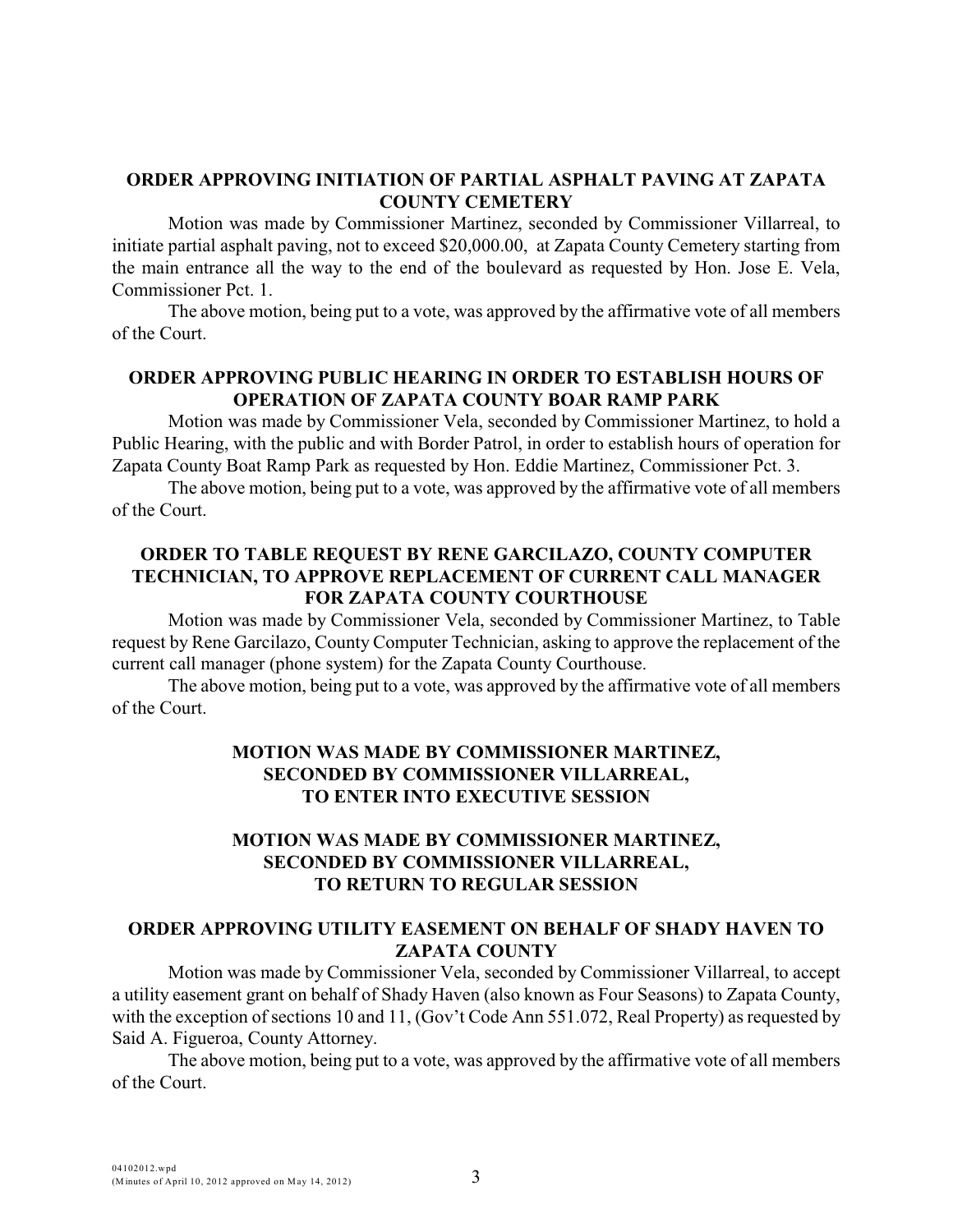# **NO ACTION WAS TAKEN ON REQUEST BY CARLOS TREVIÑO, JR., WATER PLANT MANAGER TO APPROVE TERMINATION OF EMPLOYMENT FROM ZAPATA COUNTY WATERWORKS EMPLOYEE FRANCISCO SALINAS EFFECTIVE MARCH 23, 2012 (GOV'T CODE ANN 551.074, PERSONNEL MATTERS)**

### **UPDATE BY MARISA RAMIREZ OF TXDOT REGARDING UPCOMING PROJECTS**

Ms. Marisa Ramirez of TxDot gave a brief report on the following Hwy 83 upcoming projects. June 2012 - Corralitos, September 2012 Dolores, December 2012 Veleño and January 2013 San Ygnacio. The Uribeño Park will be officially closed. The San Ygnacio Park will remain open. Ms. Ramirez is the point of contact.

### **ORDER APPROVING JEREMY GARZA AS CANDIDATE TO FILL COUNTY EXTENSION AGENT-AGRICULTURE AND NATURAL RESOURCE POSITION SERVING ZAPATA COUNTY**

Motion was made by Commissioner Martinez, seconded by Commissioner Villarreal, to approve Jeremy Garza as candidate to fill the County Extension Agent-Agriculture and Natural Resources position serving Zapata County effective June 1, 2012 as requested by Ruben Saldaña, AgriLife Extension.

The above motion, being put to a vote, was approved by the affirmative vote of all members of the Court.

# **ORDER APPROVING ADVERTISING FOR EMPLOYMENT FOR TWO VACANCIES IN WASTEWATER DEPARTMENT**

Motion was made by Commissioner Vela, seconded byCommissioner Villarreal, to approve advertising for employment for two vacancies in the Wastewater Department. These vacancies exist in the Collection/Maintenance Departments as requested by Carlos Treviño, Jr., Water Plant Manager.

The above motion, being put to a vote, was approved by the affirmative vote of all members of the Court.

# **ORDER TO APPROVE RESIGNATION OF ZAPATA COUNTY WASTEWATER DEPARTMENT EMPLOYEE RUBEN PEÑA, JR.**

Motion was made by Commissioner Martinez, seconded by Commissioner Villarreal, to approve the resignation of Zapata County Wastewater Department employee Ruben Peña, Jr., effective March 15, 2012 as requested by Carlos Treviño, Jr.,

The above motion, being put to a vote, was approved by the affirmative vote of all members of the Court.

*Item # 20: Request by CarlosTreviño, Jr., Water Plant Manager, to approve advertising for two temporary office clerk positions for Zapata County Waterworks. Positions will temporarily replace two office clerks to be on maternity leave was withdrawn by Mr. Treviño.*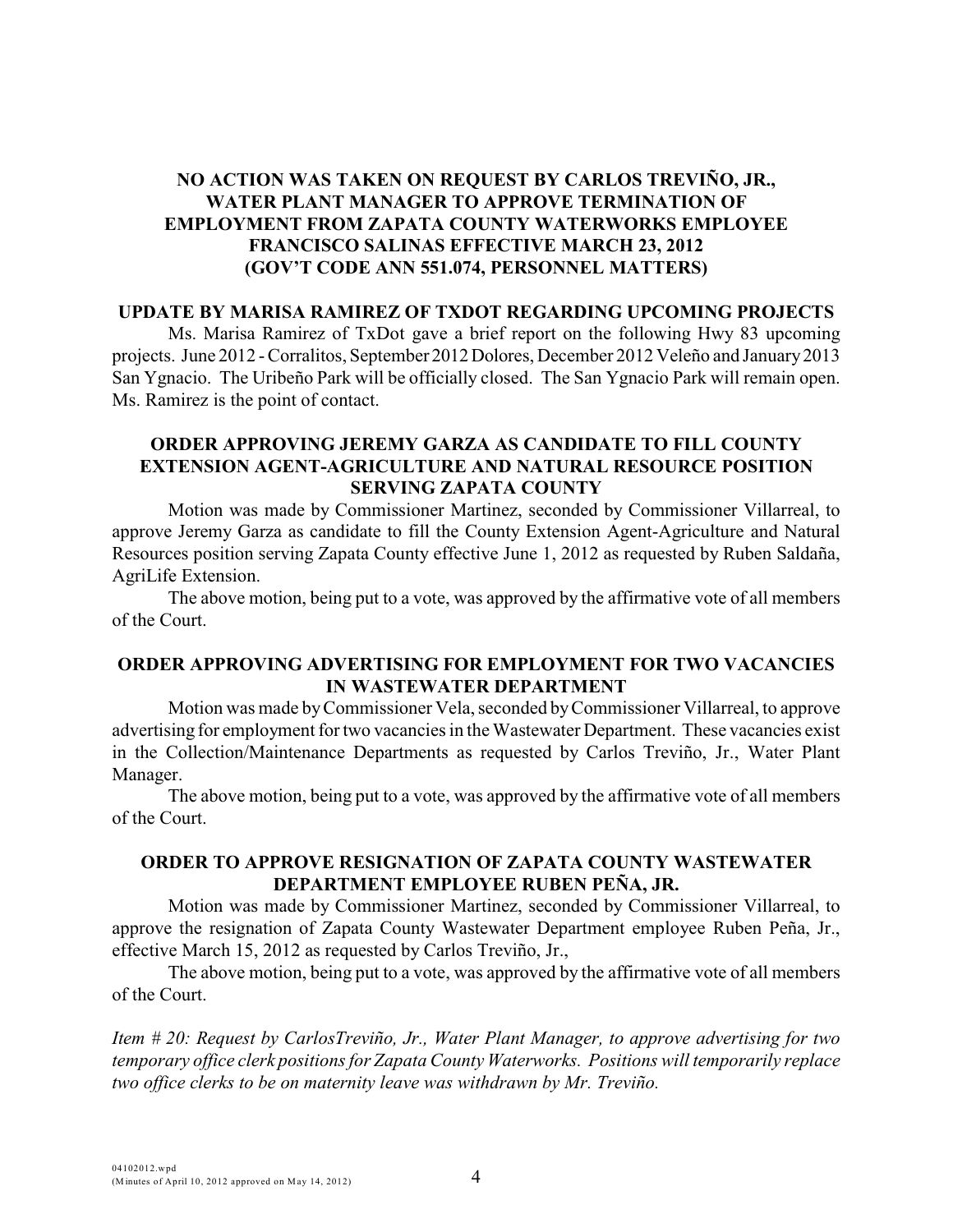# **ORDER APPROVING ONE-TIME CONTRACT FROM J & J INSULATION AND ACOUSTICS, INC., FOR REMOVAL OF APPROXIMATELY 300 LINEAR FEEL OF BROKEN UP TRANSITE PIPE**

Motion was made byCommissioner Vela, seconded by Commissioner Villarreal, to approve a one-time contract from J & J Insulation and Acoustics Inc., Corpus Christi, TX for the removal of approximately 300 linear feet of broken up Transite pipe and take to their designated landfill for an amount of \$5,400.00 as requested by Carlos Treviño, Jr., Water Plant Manager.

The above motion, being put to a vote, was approved by the affirmative vote of all members of the Court.

### **ORDER APPROVING ADVERTISING FOR EMPLOYMENT FOR ONE VACANCY IN WATER DEPARTMENT**

Motion was made by Commissioner Martinez, seconded by Commissioner Villarreal, to approve advertising for employment for one vacancy in the water department as requested by Carlos Treviño, Jr., Water Plant Manager.

The above motion, being put to a vote, was approved by the affirmative vote of all members of the Court.

## **ORDER APPROVING FUNDING OF ALAMO STREET OVERLAY USING FUNDS THAT HAVE BEEN REIMBURSED TO ZAPATA COUNTY FROM COLONIA 3RD CALL**

Motion was made byCommissioner Martinez, seconded by Commissioner Vela, to approve funding of Alamo Street overlay using the funds that have been reimbursed to Zapata County from Colonia  $3<sup>rd</sup>$  Call for the use of equipment and personnel used in project activities, *approval is pending reimbursement*, as requested by Mario Gonzalez-Davis, Project Coordinator.

# **ORDER APPROVING ITEMS REQUIRED BY TDA CDBG CONTRACTS 710750, 711325 AND 711520**

Motion was made by Commissioner Martinez, seconded by Commissioner Villarreal, to approve the following items as required by TDA CDBG Contracts 710750, 711325, 711520

- a. Policy and Resolution regulating the use of excessive force
- b. Section 504 Grievance Procedure
- c. Designation of Section 504, Equal Opportunity and Fair Housing Officer
- d. Adopt Notice of Non-Discrimination
- e. Adopt Equal Opportunity Guidelines for Construction Contractors
- f. Adopt Zapata County's Local Opportunity Plan

as requested by Mario Gonzalez-Davis, Project Coordinator.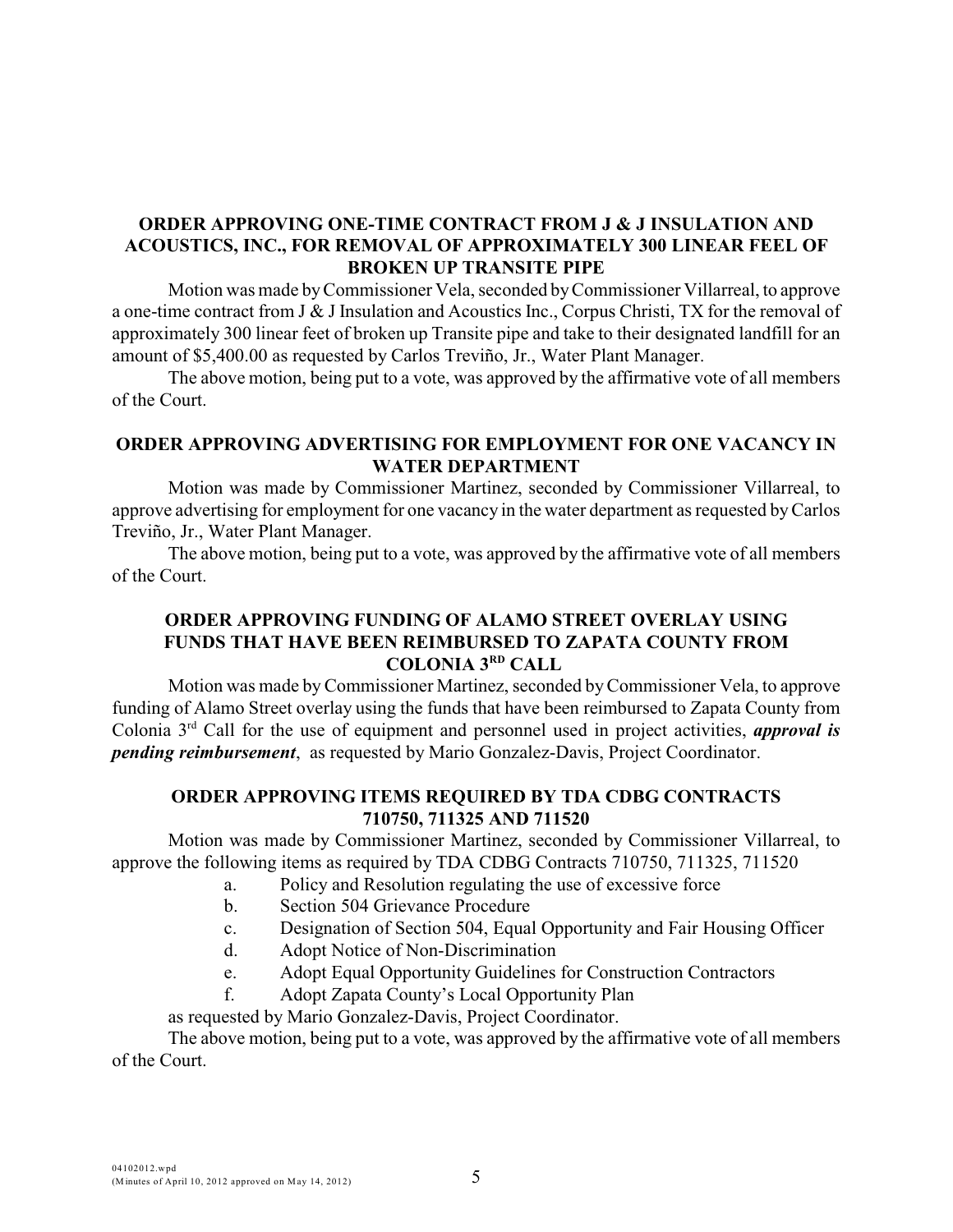## **ORDER AUTHORIZING TO WAIVE FEES AND GRANT PERMISSION TO USE ZAPATA COUNTY COMMUNITY CENTER**

Motion was made by Commissioner Vela, seconded by Commissioner Villarreal, to authorize to waive the fees and grant permission to use the Zapata Community Center. Facilities will be used to have the  $3<sup>rd</sup>$  Annual Zapata Health Fun Fest on Saturday, August 18, 2012 from 8:00 am to 2:00 p.m. as requested by Otila Garcia, Gateway Community Health Center, Inc.

The above motion, being put to a vote, was approved by the affirmative vote of all members of the Court.

#### **ZAPATA COUNTY LITTLE LEAGUE'S FINANCIAL REPORT**

Ramiro Hernandez gave the Zapata County Little League's financial report, opening day, field update and approve the All-Star Game . Mr. Hernandez reported that 458 children had registered for 34 teams. Fields are 90% finished. Opening day is April 16. (Complete report is attached for the record.)

## **ORDER APPROVING TO SOLICIT REQUEST FOR PROPOSALS ON GENERAL LIABILITY, AUTO LIABILITY, AUTO PHYSICAL DAMAGE, PUBLIC OFFICIAL, LAW ENFORCEMENT LIABILITY AND PROPERTY INSURANCE FOR 2012-2013 FISCAL YEAR**

Motion was made byCommissioner Martinez, seconded byCommissioner Vela, to approve to solicit request for proposals on general liability, auto liability, auto physical damage, public official, law enforcement liability and property insurance for 2012-2013 fiscal year as requested by Triunfo Gonzalez, County Auditor.

The above motion, being put to a vote, was approved by the affirmative vote of all members of the Court.

#### **ORDER APPROVING \$8,000 FOR SAN ANTONIO METRO LEAGUE OF BASS CLUBS FISHING TOURNAMENT EXPENSES**

Motion was made byCommissioner Vela, seconded byCommissioner Villarreal, to approve \$8,000.00 from Motel Hotel Tax, for the San Antonio Metro League of Bass Clubs Fishing Tournament to cover tournament expenses as requested by James Bendele, Falcon Lake Tackle & Karran Westerman, ZCVB.

The above motion, being put to a vote, was approved by the affirmative vote of all members of the Court.

### **ORDER APPROVING USE OF OSWALDO H. AND JUANITA G. RAMIREZ EXHIBIT HALL FOR SURPLUS AUCTION TO BE CONDUCTED BY TEXAS AUCTIONS OF MAY 12, 2012**

Motion was made by Commissioner Villarreal, seconded by Commissioner Martinez, to approve the use of the Oswaldo H. and Juantita G. Ramirez Exhibit Hall for a surplus auction to be conducted by Texas Auctions on May 12, 2012 as requested by Brian Martinez, Zapata County Judge's Office.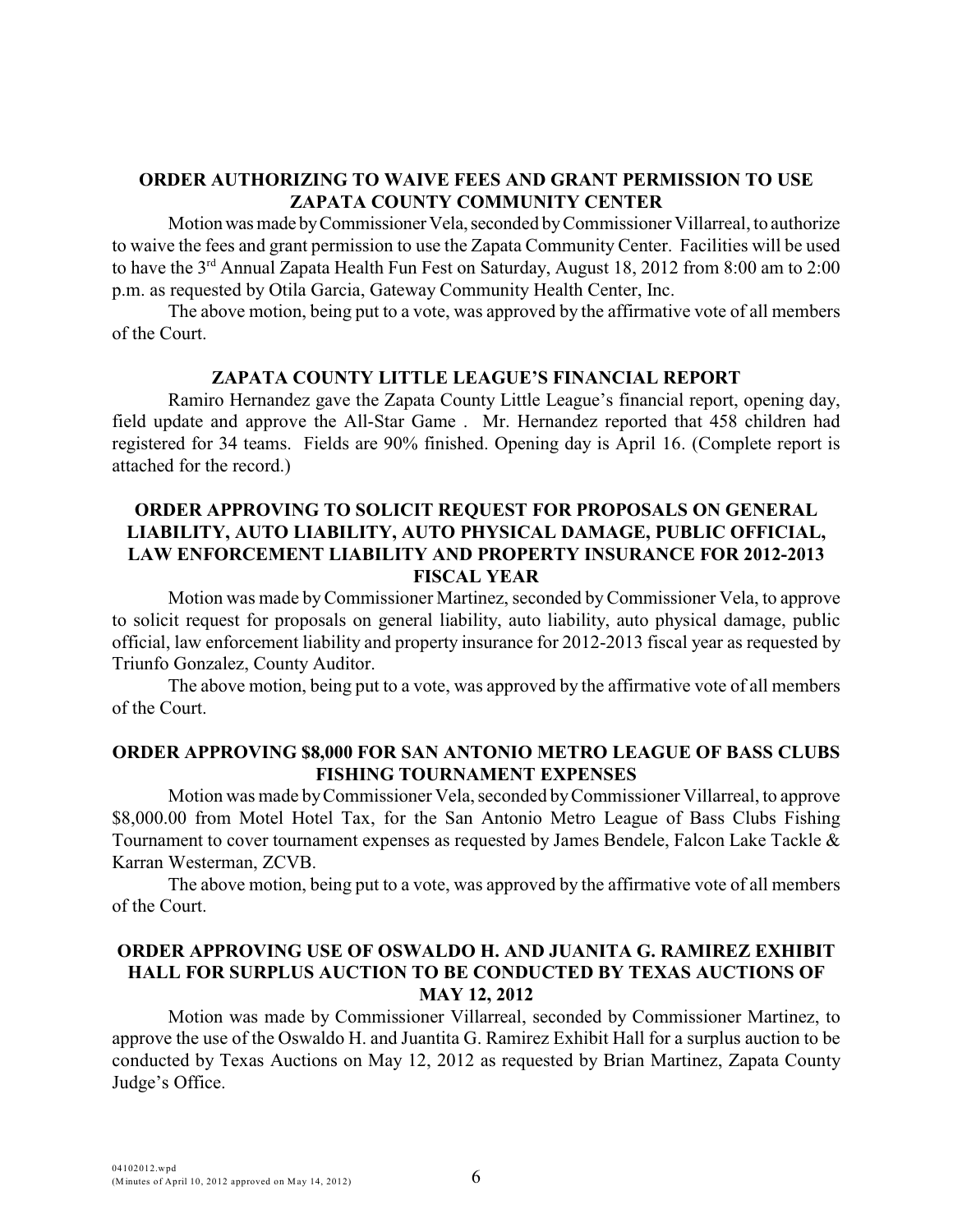The above motion, being put to a vote, was approved by the affirmative vote of all members of the Court.

### **ORDER APPROVING INSTALLATION OF STREET HUMPS AND LIGHTS**

Motion was made by Commissioner Martinez, seconded by Commissioner Villarreal, to approve installation of a speed hump at the following address:

a.  $3<sup>rd</sup>$  Street in Falcon (in order to slow down traffic near parking area of the Falcon Nutrition Center).

as requested by Hon. Jose E. Vela, Commissioner Pct. 1.

The above motion, being put to a vote, was approved by the affirmative vote of all members of the Court.

Motion was made by Commissioner Martinez, seconded by Commissioner Villarreal, to approve installation of a street light at the following locations:

a. 2414 Elm Street (Zapata)

as requested by Hon. Gabriel Villarreal, Commissioner Pct. 2.

The above motion, being put to a vote, was approved by the affirmative vote of all members of the Court.

Motion was made by Commissioner Martinez, seconded by Commissioner Villarreal, to approve installation of a speed hump at the following address:

a. Falcon Street between  $19<sup>th</sup>$  and  $20<sup>th</sup>$  (Medina Addition)

as requested by Hon. Gabriel Villarreal, Commissioner Pct. 2.

The above motion, being put to a vote, was approved by the affirmative vote of all members of the Court.

Motion was made by Commissioner Martinez, seconded by Commissioner Villarreal, to approve installation of a speed hump at the following addresses:

a. 2332 Lago Vista (Falcon Lake Estates West)

b. Vista Hermosa

c. Buena Vista & Irene

as requested by Hon. Eddie Martinez, Commissioner Pct. 3.

The above motion, being put to a vote, was approved by the affirmative vote of all members of the Court.

Motion was made by Commissioner Martinez, seconded by Commissioner Villarreal, to approve installation of a street light at the following address:

a. between  $3<sup>rd</sup>$  and  $4<sup>th</sup>$  on Zapata Street

b. 1307 Medina (between  $13<sup>th</sup>$  and Medina)

as requested by Hon. Norberto Garza, Commissioner Pct. 4.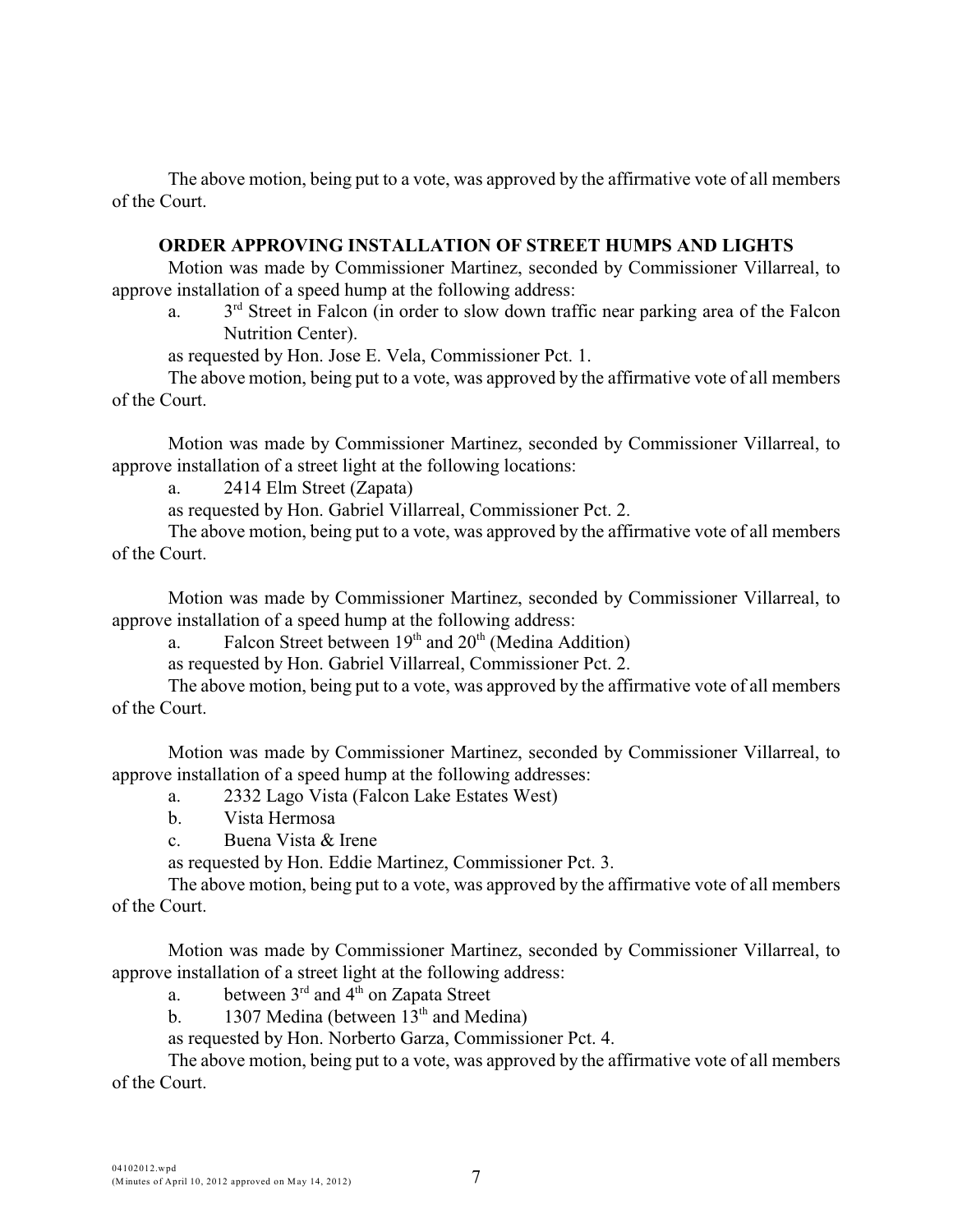### **ORDER APPROVING LINE ITEM TRANSFER**

Motion was made byCommissioner Vela, seconded by Commissioner Martinez, to approve the following line-item-transfer:

From: Environmental 10-595-330 Fuel \$10,000.00 To: Environmental 10-595-456 Repairs and Maintenance \$10,000.00 The above motion, being put to a vote, was approved by the affirmative vote of all members of the Court.

## **ORDER APPROVING PROCLAMATION DECLARING APRIL AS FAIR HOUSING MONTH**

Motion was made byCommissioner Vela, seconded byCommissioner Martinez, to approve a Proclamation declaring April as Fair Housing Month as required by TDA CDBG Contracts 710750, 711325, 711520 as requested by Mario Gonzalez-Davis, Project Coordinator.

The above motion, being put to a vote, was approved by the affirmative vote of all members of the Court.

### **ORDER APPROVING PROCLAMATION DECLARING APRIL AS ZAPATA COUNTY SAFE DIGGING MONTH**

Motion was made byCommissioner Martinez, seconded by Commissioner Vela, to approve a Proclamation declaring April as Zapata County Safe Digging Month as requested by Santiago Villarreal, Border Damage Prevention Council.

The above motion, being put to a vote, was approved by the affirmative vote of all members of the Court.

### **ORDER APPROVING PROCLAMATION APPROVING TEXPOOL RESOLUTION AMENDING AUTHORIZED REPRESENTATIVE FOR THE COUNTY FUNDS' INVESTMENTS WITH TEXPOOL**

Motion was made byCommissioner Vela, seconded by Commissioner Martinez, to approve a Proclamation approving the TexPool resolution amending authorized representatives for the county funds' investments with TexPool as requested by Romeo Salinas, County Treasurer.

The above motion, being put to a vote, was approved by the affirmative vote of all members of the Court.

*Item : 12. No one was present for Presentation of Operation Lone Star 2012, July 23-27, 2012 as requested by Manuel Ramirez.*

#### **ADJOURN**

Motion to adjourn was made by Commissioner Martinez, seconded by Commissioner Villarreal, and being put to a vote, was approved by the affirmative vote of all members of the Court.